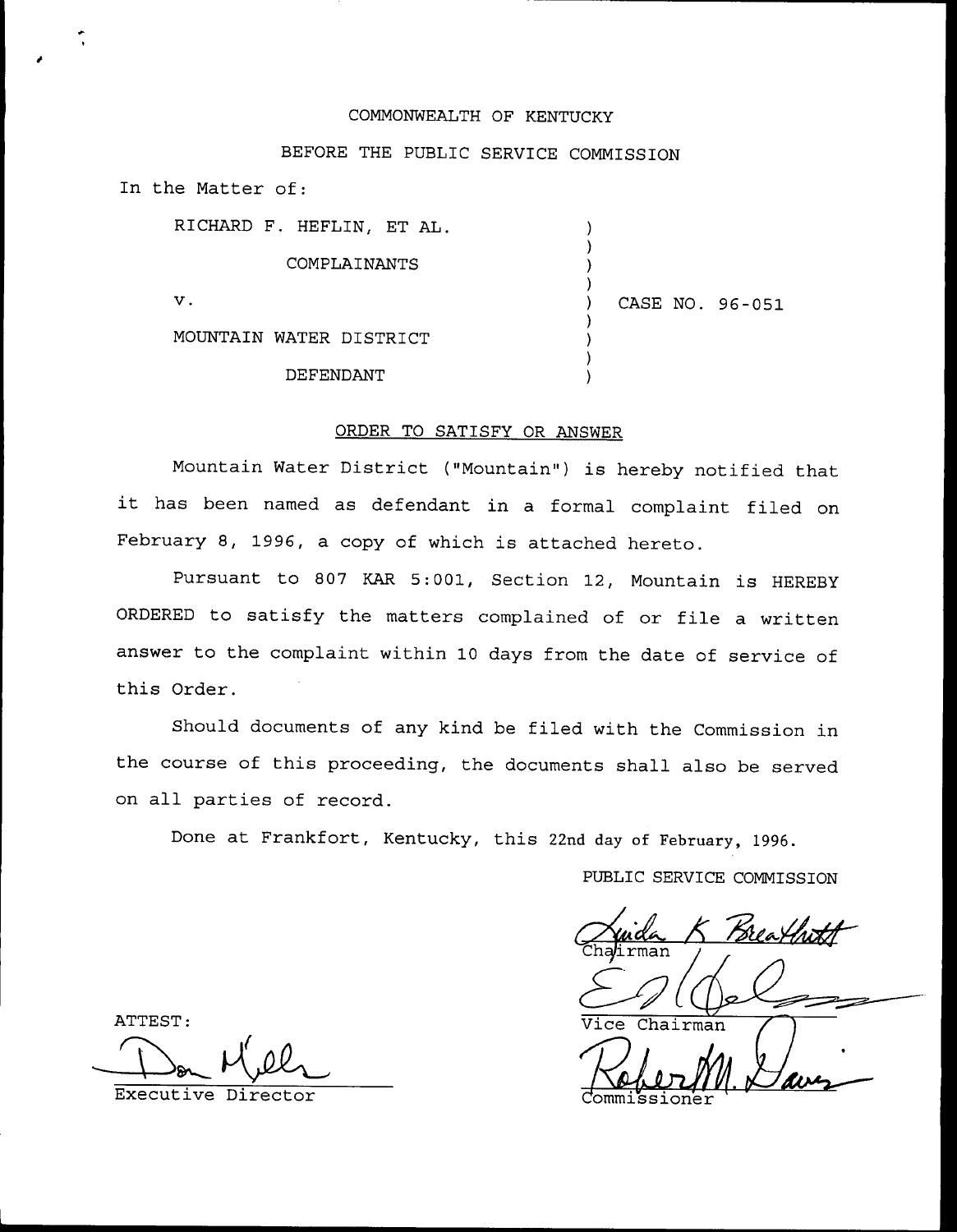

## COMMONWEALTH OF KENTUCKY

FEB 08 1996

FUBLIC USBURGE

) Anita HEFIN<br>) Rogel Beckett<br>) kea Beckett<br>) Kelmit H. Clinton

FLANK HEFlin

PORIS HEFlin

BEFORE THE PUBLIC SERVICE COMMISSION

In the Matter of:

 $96 - 051$ 

 $H$  =  $H$  =  $F$   $\mu$ 

**COMPLAINANT** 

VS.

Mountain Water District

**DEFENDANT** 

# COMPLAINT

The complaint of  $Richqkl$   $FHEFlnl$  respectfully shows  $Kichafdf_Hff_F$  $(a)$ 4776 Dix Fork Rd Sidney Ky 41564 Mountain Water District  $(b)$  $\rho_{0.}$   $\beta_{0}$  x 3151  $\rho_{1}$  Ke ville Ky 41502  $\frac{1}{\mu}$  That:  $\frac{1}{\mu}$   $\frac{1}{\mu}$   $\frac{1}{\mu}$   $\frac{1}{\mu}$   $\frac{1}{\mu}$   $\frac{1}{\mu}$   $\frac{1}{\mu}$   $\frac{1}{\mu}$   $\frac{1}{\mu}$   $\frac{1}{\mu}$   $\frac{1}{\mu}$   $\frac{1}{\mu}$   $\frac{1}{\mu}$   $\frac{1}{\mu}$   $\frac{1}{\mu}$   $\frac{1}{\mu}$   $\frac{1}{\mu}$   $\frac{1}{\mu}$   $\frac{1}{$  $(c)$ <u> Inl, Sidry Ky. Sirou the Water Las been instally</u> <u>We Youe luck without water of the prisonel</u> is so low we can't use it. It is laps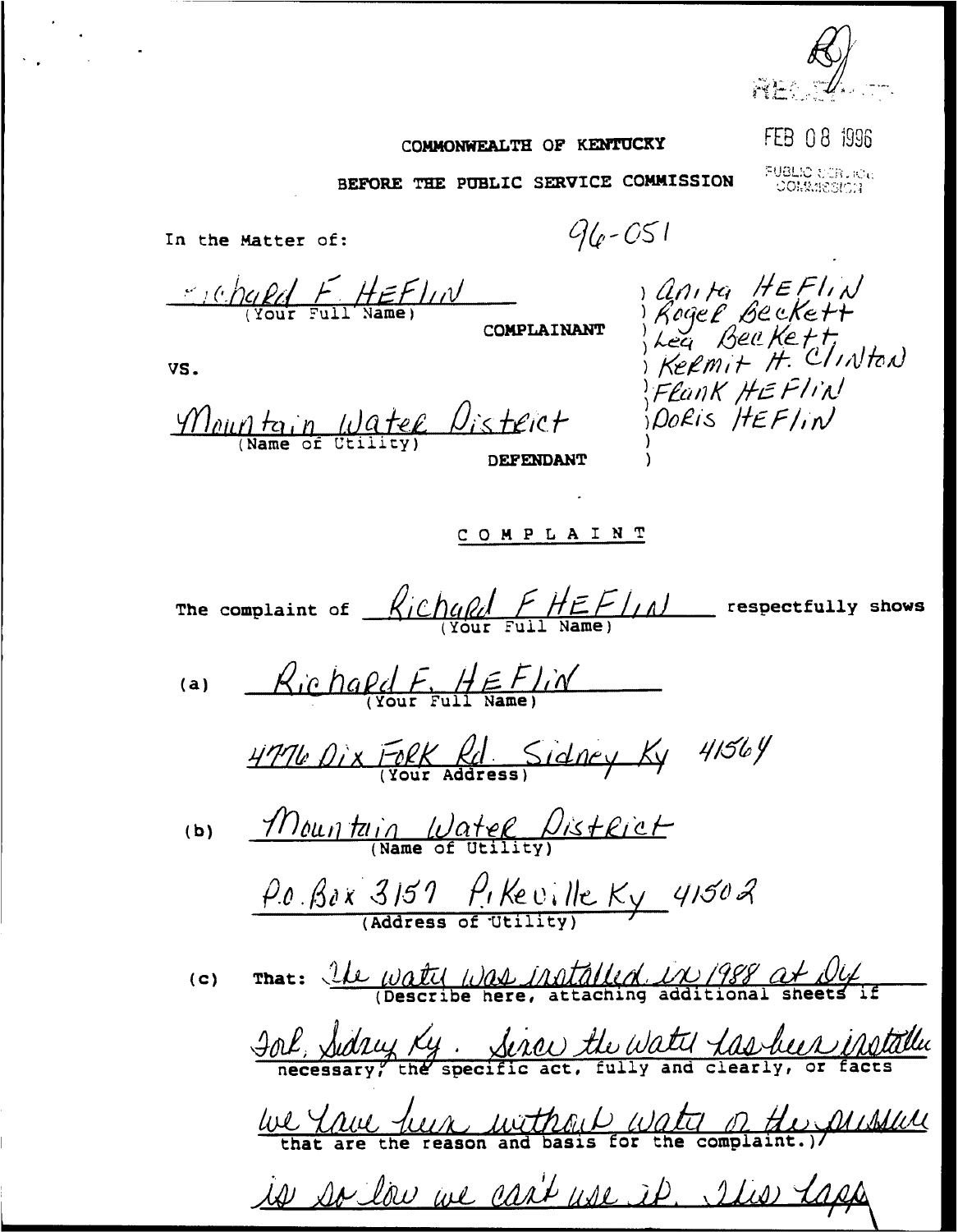| Formal Complaint | FEB 08 1996                                                 |
|------------------|-------------------------------------------------------------|
| Your Name)       | Kichard FHEFLIN vs Mountain Water District<br>Utility Name) |

Page 2

appenenately 3 days out of every week for the year 1994 we were wittond water 4 normas out of 7 and were unable to people get ready for work we would contain Mountain Water and about an love later we would true mathe. After the water is Wherefore, complainant asks  $\frac{\#f(a) \wedge \text{null} \wedge \text{null}}{\text{Specifically state the}}$ <u>vistallyd tu Mourtain Watch up Dy Jol</u> to alleviate His peoplem Dated at  $\frac{\sqrt{10}}{\sqrt{100r}}$ Rentucky, this  $\sqrt{\frac{1}{1-\epsilon}}$  day of February 19 95. Anita Hyles Richard 7. Heftin Benjamin Hellin Pour 9 Hefter

1 Rott Hea Beckott

(Name and address of attorney, if an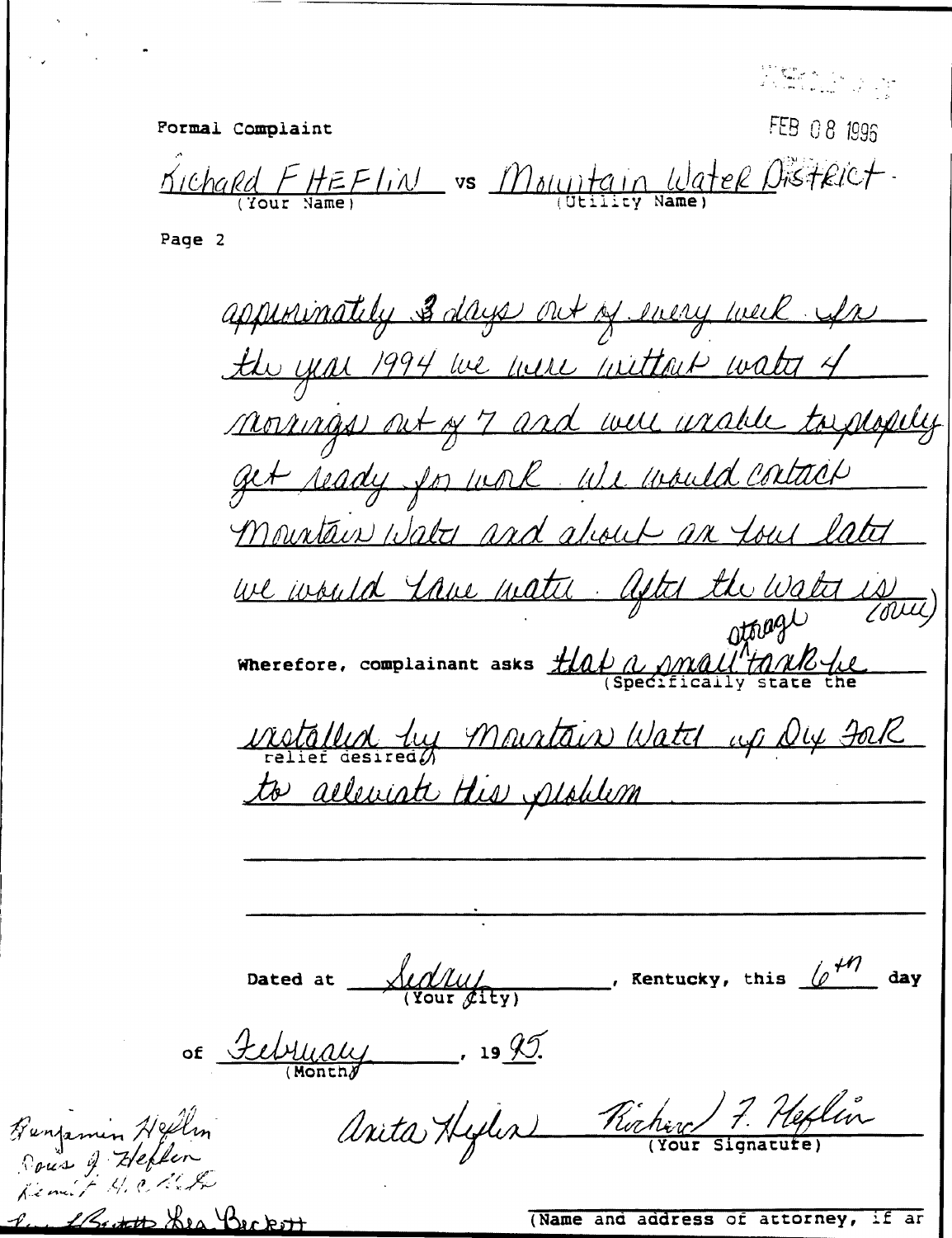hack on the air public is so great that it has blown lid off of toiled tanks and has caused leak in family. but has also caused the Becketts hot water tank to continually Kick the brialis, In 1994 anita Hydin and Lia Bickett attirded a hoard nuting" about our Water ploblem. We were told then that a small storage task installed at Dex Fak would resolve our problem arita Hylin told the Water co. that she and tu hushand would promide the property if they thue was no mony to do this. Ihy promised us they would keep us in water, and they ded for about 4 weeks, but then we went hack to the same old problems. I have but talked to very rudely by Jerry and tave heer turg upon by the Evidently thus equipment is not up to date, when they flust out lilles from a fin tydrant or tave a fin, we nust gu luittour arty," even though this is about somilier from our hones de lane gere introut Water for 3 days at a time and just 1 to 2 miles, down the road they had plenty of water We were told if we were hooked by to task at Best Mountain we would have water. But they would not hook us up to that tank, we read about them extending water service, all the time, hut we cannot understand why, thy doit phoperly service water customers they already